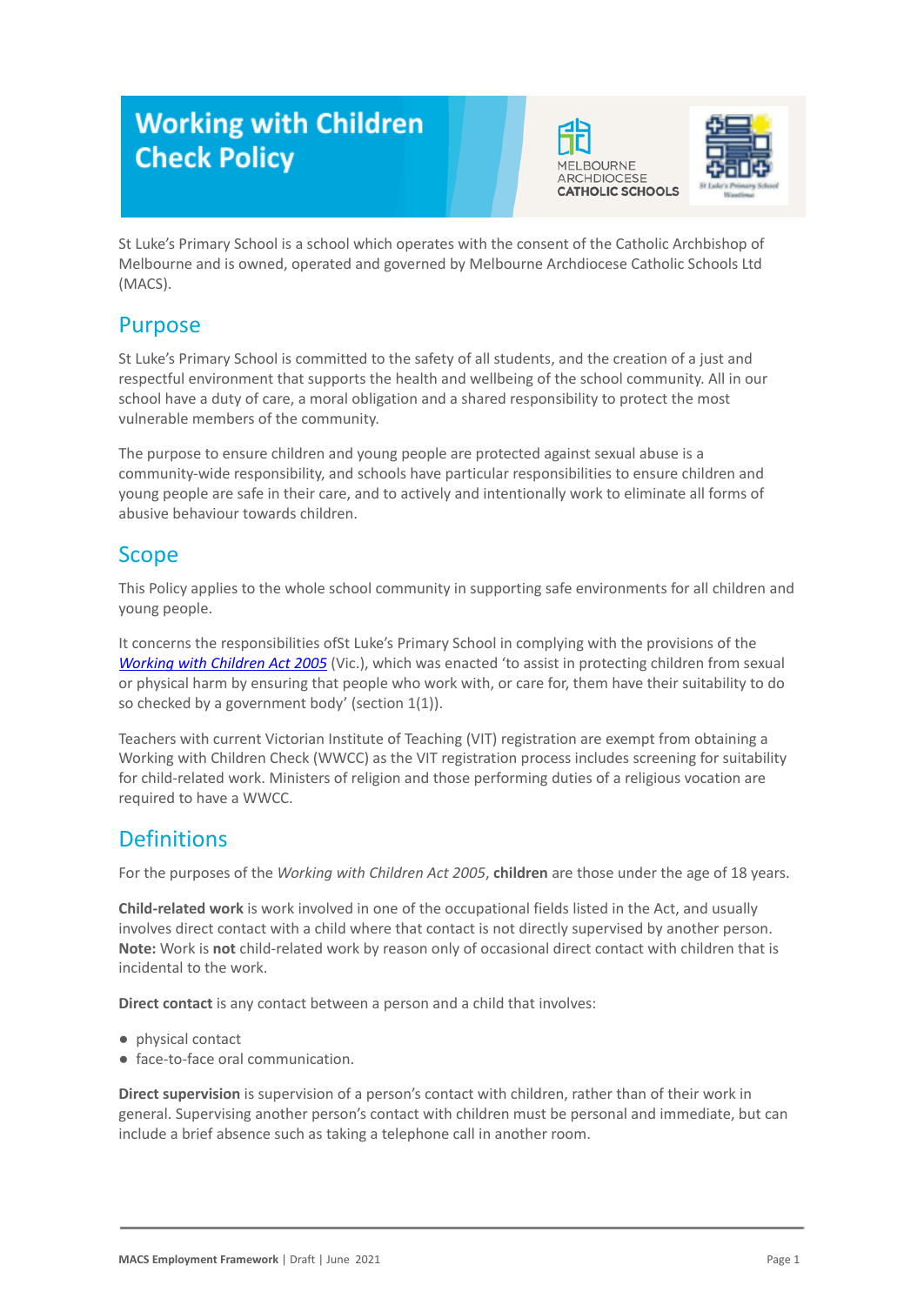**Unsupervised child-related work** is any type of activity where an adult has 'direct contact' with a student or students/young people that is not directly supervised by a member of staff.

**Victorian Institute of Teaching** (VIT) is the registration body for teachers in Victoria.

**Working with Children Check** (WWCC) is required by persons doing child-related work in Victoria as paid workers or volunteers, where that work is not directly supervised by someone with an appropriate check. A WWCC is not required by teachers who hold current VIT registration.

### **Principles**

The following principles underpin our commitment to child safety within our school:

- all students deserve, as a fundamental right, safety and protection from all forms of abuse and neglect
- a safe environment is required to protect children and young people from harm, and to prevent staff or other adults from abusing their position of authority and trust
- our school's commitment to the protection of children is embedded in the culture of our school, and our individual and collective responsibility to take action is understood and accepted
- each child and young person's ongoing safety and wellbeing must be the primary focus of all decision-making.

At St Luke's Primary School, the leadership, teachers and all staff must be fully self-aware of, and comply with, their professional obligations and responsibilities with regard to the protection of children.

## **Policy**

St Luke's Primary School will ensure that a current WWCC is held by all persons involved at the school who are required to do so. The school will maintain accurate and up-to-date WWCC and VIT registers for teachers, clergy, other staff, contractors and volunteers. This duty is allocated to the Office Manager and Deputy Principal.

Each year, all staff are made aware of the school's procedures for volunteers, contractors and other persons, including the need for prior approval of such work by the designated member of the school's leadership team.

#### **Who requires a WWCC?**

Only people doing child-related work (and who aren't otherwise exempt under the Act) need a WWCC. This applies to both paid and volunteer workers. Not everyone who has contact with children needs a WWCC. More information about the occupations requiring a WWCC is included in the [list of](https://www.workingwithchildren.vic.gov.au/about-the-check/resources/list-of-occupational-fields) [occupational fields.](https://www.workingwithchildren.vic.gov.au/about-the-check/resources/list-of-occupational-fields)

A WWCC is required:

- by adults engaged in child-related work within the meaning of the Act, which includes engaging in voluntary work and providing practical training as well as paid employment
- if the work usually involves direct contact with a child or children
- when the contact with children is not occasional direct contact and is not incidental to the work
- for clergy and those performing duties of a religious vocation, including the parish priest, who must show the Principal or delegate their current WWCC